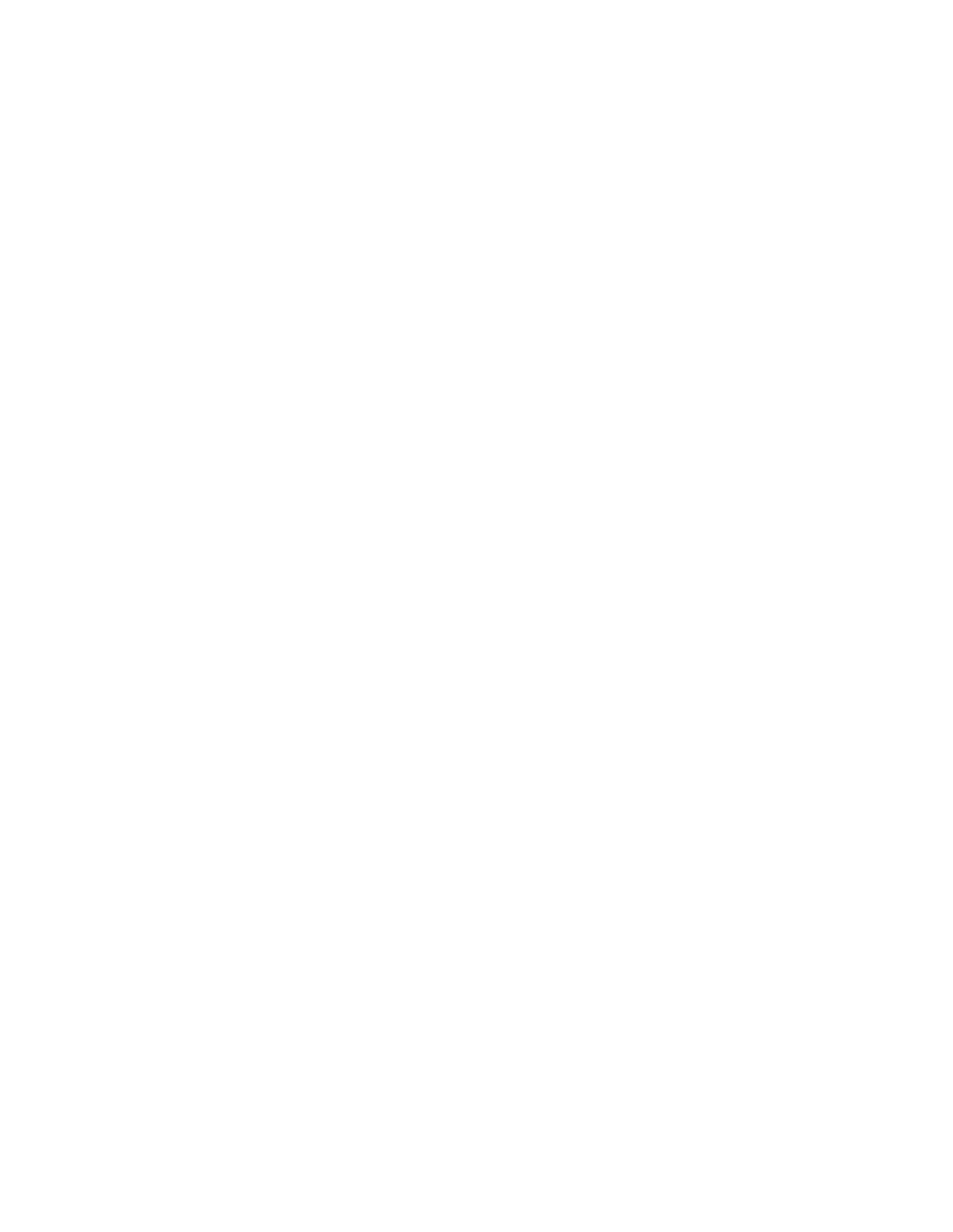# STANDARD FOR PRODUCING HYGIENICALLY CLEAN REUSABLE TEXTILES FOR USE IN THE HOSPITALITY INDUSTRY 1/5/2021

### 1. Scope

- 1.1. The purpose of this standard is to develop quality criteria for the production and certification of hygienically clean reusable textiles for use in Hospitality facilities. Compliance with this standard is based on microbiological testing, documentation of laundry best management practices (BMP's), and facility inspections.
- 1.2. This standard describes procedures for quality assurance (QA); quality control inspections, sampling, and testing; minimum performance specifications; certification; outsourcing of services; non-compliance procedures; recordkeeping; and an appeal process to ensure the production of hygienically clean textiles.
- 1.3. This standard applies to reusable textiles used in Hospitality facilities.
- 1.4. Microbiological testing applies to hygienically clean textiles as they leave the laundry. Best practices documentation applies to all aspects of laundry processing including transportation of the textiles to their destination under the care and custody of the customer.
- 1.5. This standard does not address all safety or health issues associated with commercial or industrial laundry operations. It is the responsibility of the laundry facility to comply with all federal and state regulations (incorporating CDC and applicable guidelines) and operating permits.

### 2. Background

2.1. Please see Appendix 2 for a history of laundry certification programs.

### 3. Terminology

- 3.1. Definitions
	- 3.1.1. Hygienically Clean: Free of pathogens in sufficient numbers to cause human illness.<sup>1</sup>

This may be the most quoted definition for hygienically clean, yet no one has scientifically or quantitatively defined what the term "sufficient numbers" means. **For the purpose of this certification program textiles are considered hygienically clean if they comply with the Minimum Microbiological Performance Specifications in Section 8.2.**

- 3.1.2. A "Must" statement is one for which compliance is required.
- 3.1.3. A "Shall" statement represents a best practice, is recommended for implementation, but is not mandatory.

### 4. Procedures

- 4.1. Application Application must be made for TRSA certification of hygienically clean reusable textiles on forms supplied by TRSA.
- 4.2. Fees Each application must be accompanied by an application fee as set forth in the TRSA Hygienically Clean Fee Schedule. Your application fee will expire if your facility is not certified within 12 months.

<sup>1</sup> Association for the Advancement of Medical Instrumentation, ANSI/AAMI ST 65:2008, *Processing of reusable surgical textiles for use in health care facilities*, 2008, Arlington, VA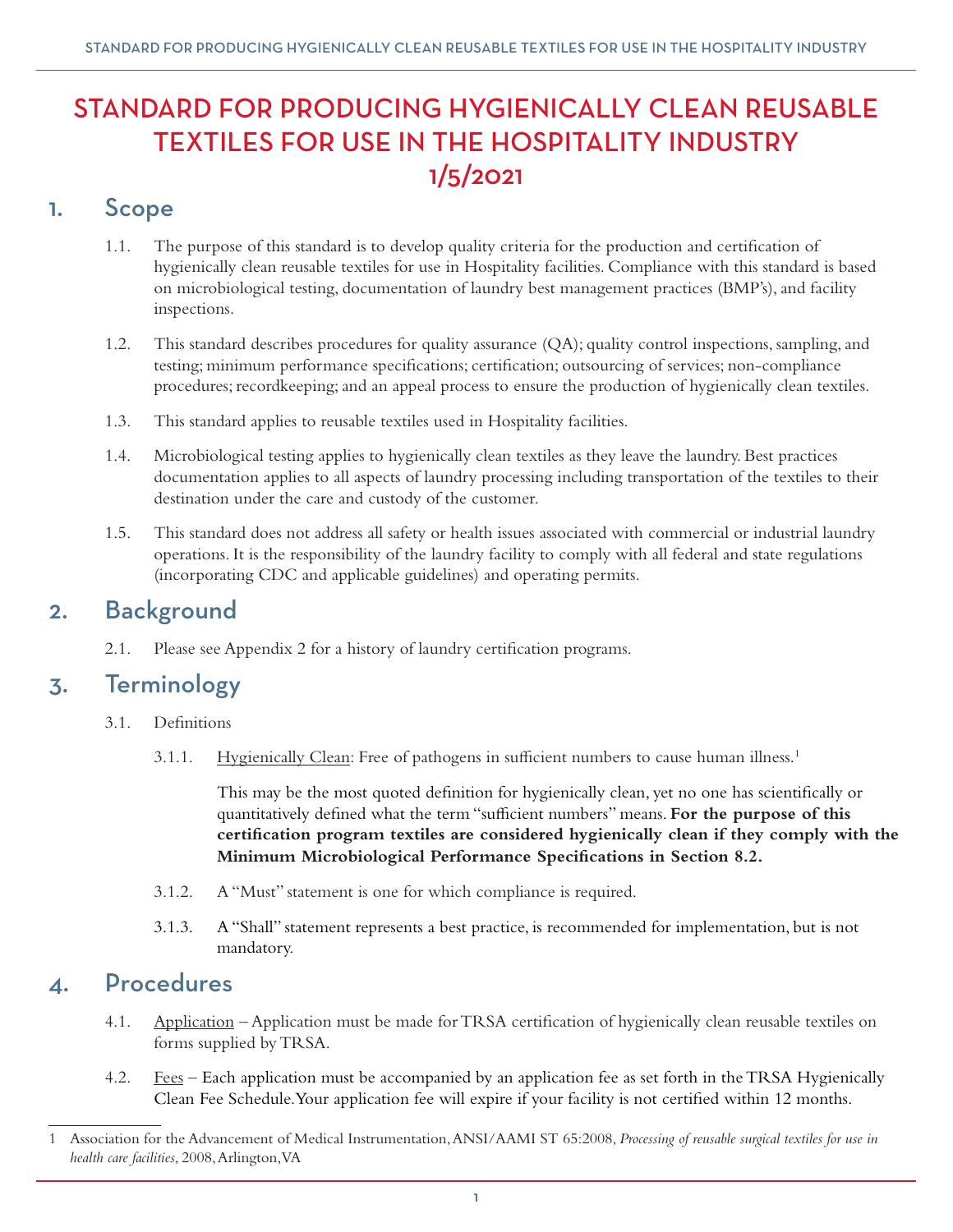

- 4.3. Processing Upon receipt of the application and application fee, the paperwork will be processed to completion under the guidelines for certification in Sections 5, 6, 7, and 8.
- 4.4. Testing Testing may begin prior to the submission of the application. Initial test results must be submitted 60 days after the submission of your application. Secondary test results must be submitted no later than 45 days after the initial results are received.
- 4.5. Compilation of Quality Assurance Manual The quality assurance (QA) manual must be compiled prior to the initial inspection. An inspection must be scheduled within 60 days of the secondary sample submission meeting the standard requirements.
- 4.6. Certificate of Compliance For each application that certification is granted, a Certificate of Compliance stating conformance to production of hygienically clean textiles will be issued. The facility will then be given permission to use the TRSA logo indicating conformance to this standard.
- 4.7. Hygienically Clean E-Learning Course Each certified plant must ensure there is at least one dedicated Hygienically Clean expert. Each facility is required to identify an expert to complete the Hygienically Clean E-Learning Course during the certification process. The E-Learning certificate will be verified as a part of the inspection process. Plants that are currently certified without a Hygienically Clean Expert will be required to complete the course as a part of the renewal process.
- 4.8. Right to Appeal The client has the right to appeal any decision by TRSA in executing any provisions in this standard. See Appendix 1 on Appeals.
- 4.9. Revocation, Suspension, or Modification of Certification Certification may be revoked, suspended, or modified for any of the following reasons.
	- Failure to comply with the provisions of this standard.
	- Any misstatements, intentional or unintentional, made in the application or in any data submitted in support of the application.
	- Failure to comply with the certification criteria contained in this standard.
	- Any other grounds considered reasonable in the judgment of TRSA which leads to the conclusion that the textiles produced by the laundry do not meet the criteria established under this standard.

### 5. Quality Assurance Program

Each facility must have a written QA manual to reasonably ensure that BMPs are documented and followed, and the facility complies with all federal, state, and local regulatory requirements. The QA manual shall document the adherence to Hazard Analysis and Critical Control Points (HACCP) principles and reflect consistency with applicable guidelines of the Global Food Safety Initiative (GFSI), U.S. Food and Drug Administration (FDA) and CODEX Alimentarius International Food Standards, as well as recommended infection control guidelines established by the Centers for Disease Control and Prevention (CDC) as well as recommended practices from The U.S. Food and Drug Administration (FDA) and The Occupational Safety and Health Administration (OSHA) relevant to the handling and processing of textiles.

#### 5.1. **Best Management Practices (BMPs)**

The QA manual incorporates the following BMPs that are important to the production of hygienically clean textiles. How the facility complies with each BMP must be documented and the documentation will be a key focus when a TRSA inspector visits a laundry to conduct an inspection. Laundry BMPs subject to mandatory federal regulations covered in Section 5.5 - Compliance with OSHA Regulations will not be duplicated in this Best Management Practices section.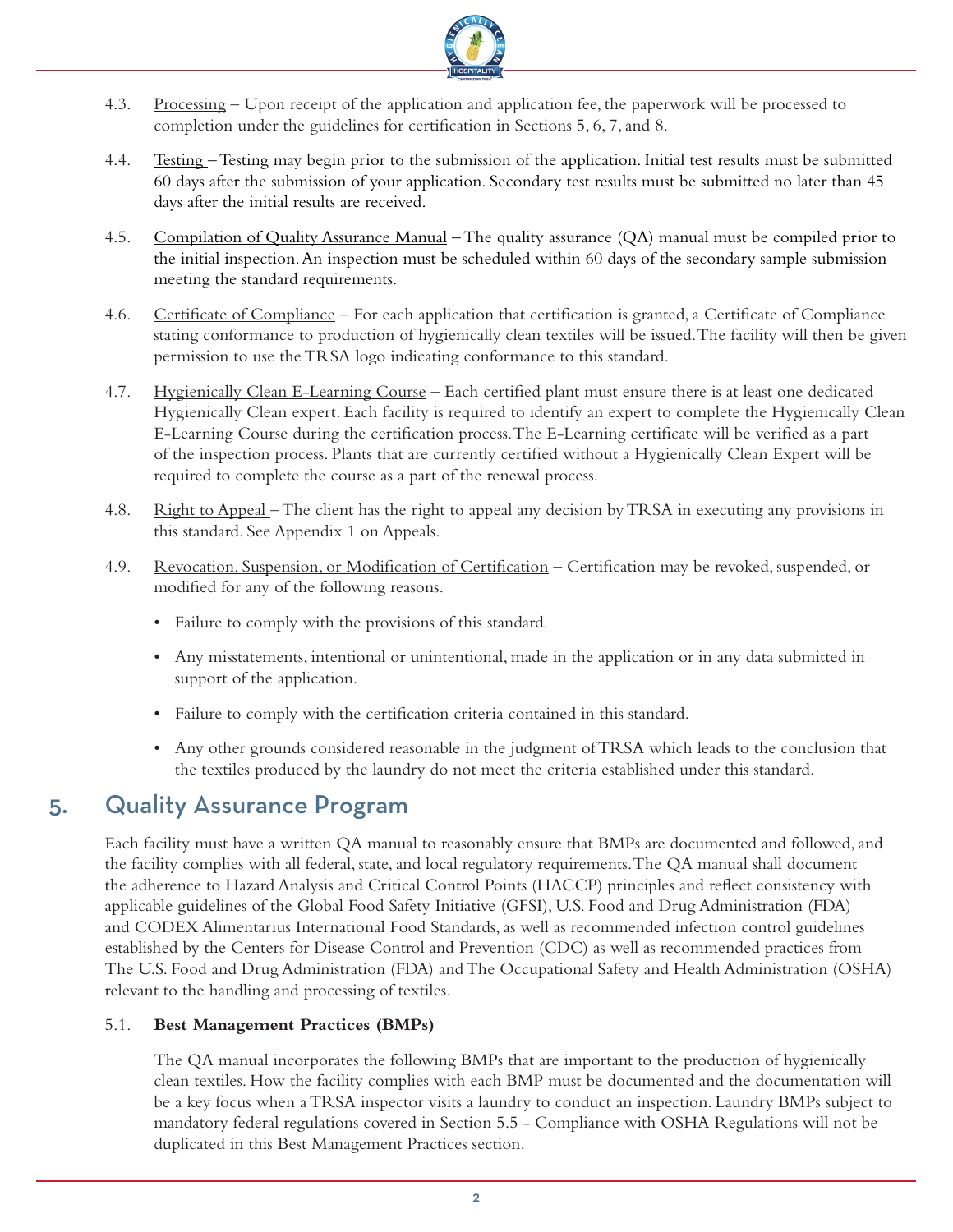#### 5.1.1. Plant Facilities

#### 5.1.1.1. Prevention of Cross Contamination

The QA manual shall describe how the textiles flow throughout the facility to prevent the cross contamination of cleaned textiles by soiled textiles or soiled facility areas. Soiled textiles shall never be transported or stored in the clean areas of the plant, and clean textiles shall never be transported or stored in the soiled areas of the plant. The manual shall describe how items that may travel in and out of the same door are protected to prevent cross contamination or how deliveries are scheduled to prevent cross contamination.

#### 5.1.1.2. Equipment and equipment maintenance

The QA manual shall contain a list of all major equipment, including washers, dryers, finishing equipment, etc. A written maintenance schedule for each piece of equipment as prescribed by the manufacturer or appropriate regulatory requirement shall be included in the QA manual. Maintenance records shall be recorded and maintained for at least six-years and be made available for review by the TRSA inspector.

5.1.1.3. Equipment Calibration

The QA manual shall describe the procedures for calibration of equipment and controls. This includes temperature gauges, flow controllers, and any other measurement devices critical to keeping the equipment and chemical dispensing apparatus operating to manufacturer's specifications. If you perform calibrations of equipment, calibration records must be documented, made available to the TRSA inspector, and maintained for six years.

5.1.1.4. Pest Control Program

Each laundry-processing plant must have documentation of a current integrated pest management (IPM) program consistent with healthcare-recommended practices and with evidence of scheduled treatments (CDC-HICPAC GL, 2003: II.E.V.A-C; ASHES Recommended Practice Series: Integrated Pest Management).

#### 5.1.2. Housekeeping

The QA manual must describe in detail procedures for the following housekeeping functions.

- 5.1.2.1. Use, cleaning and care of equipment.
- 5.1.2.2. Cleaning of work surfaces and stations
- 5.1.2.3. Cleaning of carts
	- 5.1.2.3.1 Transportation carts that are used to transport soiled and then used to transport clean back to the customer
	- 5.1.2.3.2 Carts that are used internally within the plant to transport work in process to different production stations
	- 5.1.2.3.3 Any other linen cart or linen container that is used to transport, store, or deliver clean linen/textiles (e.g., exchange carts)
- 5.1.2.4. Selection, measurement and proper use of cleaning supplies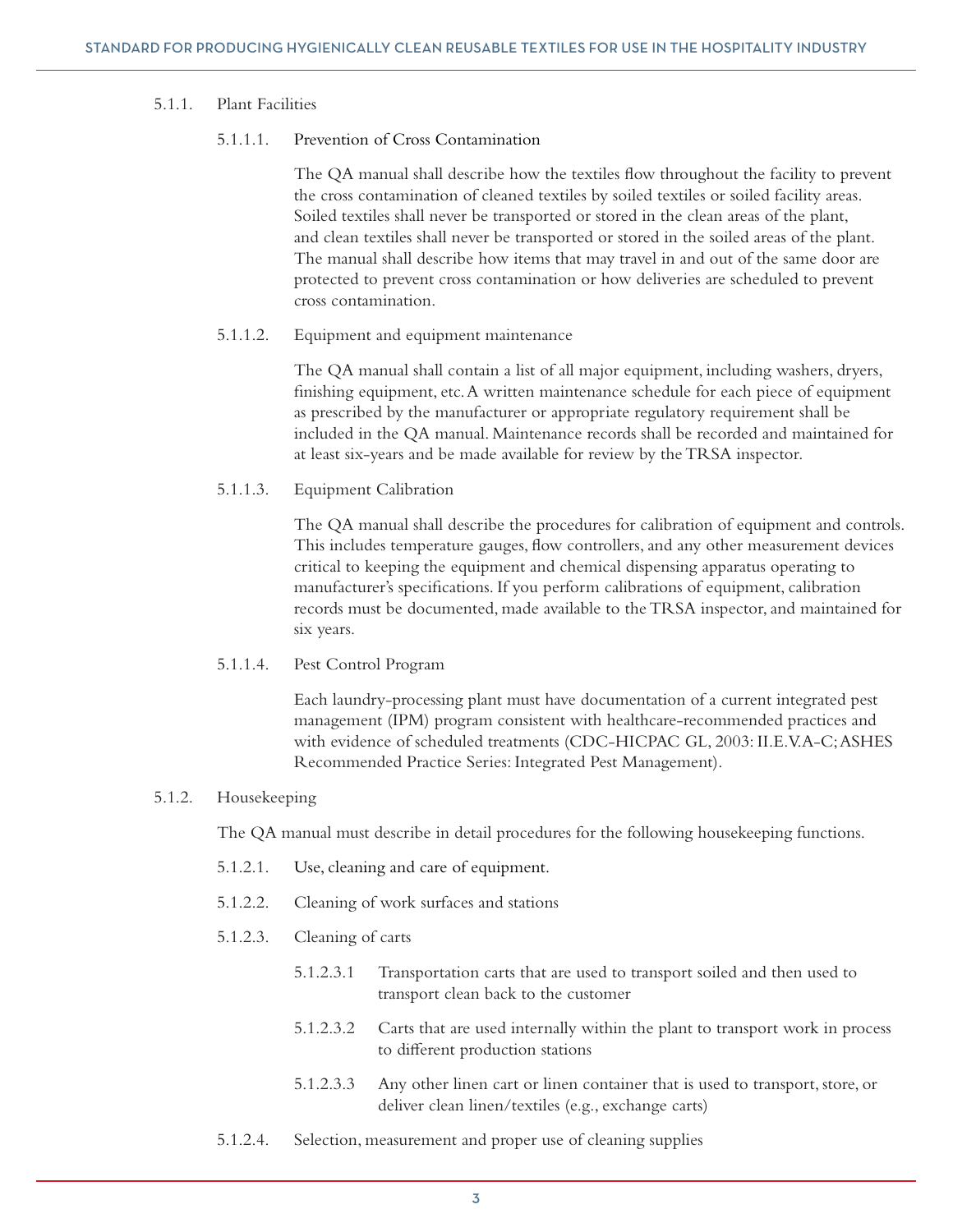

#### 5.1.2.5. Cleaning schedule

- 5.1.3. Laundry Process
	- 5.1.3.1. Soiled linen handling

Procedures for handling soiled linen must be documented in the QA manual. Soiled linen must be handled as little as possible, and the manual must describe when use of personal protective equipment is mandatory based on compliance with the OSHA Bloodborne Pathogen standard.

#### 5.1.3.2. Washing Procedures

• Wash Formulas

Each classification must have established standard wash formulas for the following factors to optimize the cleaning and the productivity of the wash process:

- Cycle time: Pre-wash, wash, rinse, and final rinse times
- Water levels/usage: Total water usage and/or water levels;
- Temperature: Wash cycle, bleach cycle, and rinse cycle temperatures;
- Chemical usage: Chemical types and usage levels for each step in the wash process.
- Wash Temperature

Hot-water washing – if hot water is used the water temperature shall be at a temperature prescribed by the chemical manufacturer.

Low-temperature water washing - if low-temperature (<70°F) laundry cycles are used, then chemicals suitable for low-temperature washing at proper use concentrations, as prescribed by the chemical manufacturer, shall be used.

• Use of disinfectants (e.g. chlorine)

The circumstances, conditions, and procedures regarding when bleach or other disinfectants are added shall be described in the QA manual.

• Final pH

Each classification shall be soured to a pH which is suitable for skin compatibility and for proper finishing processes.

• Extraction

The provider shall extract and/or dry the clean textiles in a manner that preserves the integrity of the textiles, minimizes microbiological growth after washing, and prepares the textiles for efficient ironing or folding. Damp textiles shall not be inappropriately stored (e.g., tightly packed and poorly ventilated) as this may prevent drying and facilitate microbiological growth.

#### 5.1.3.3. Drying Procedures

- The drying procedures shall be controlled and monitored for each textile classification to ensure appropriate drying.
- Hot, dry loads shall be subjected to sufficient cool-down to enable personnel to handle the textiles comfortably and to minimize wrinkling.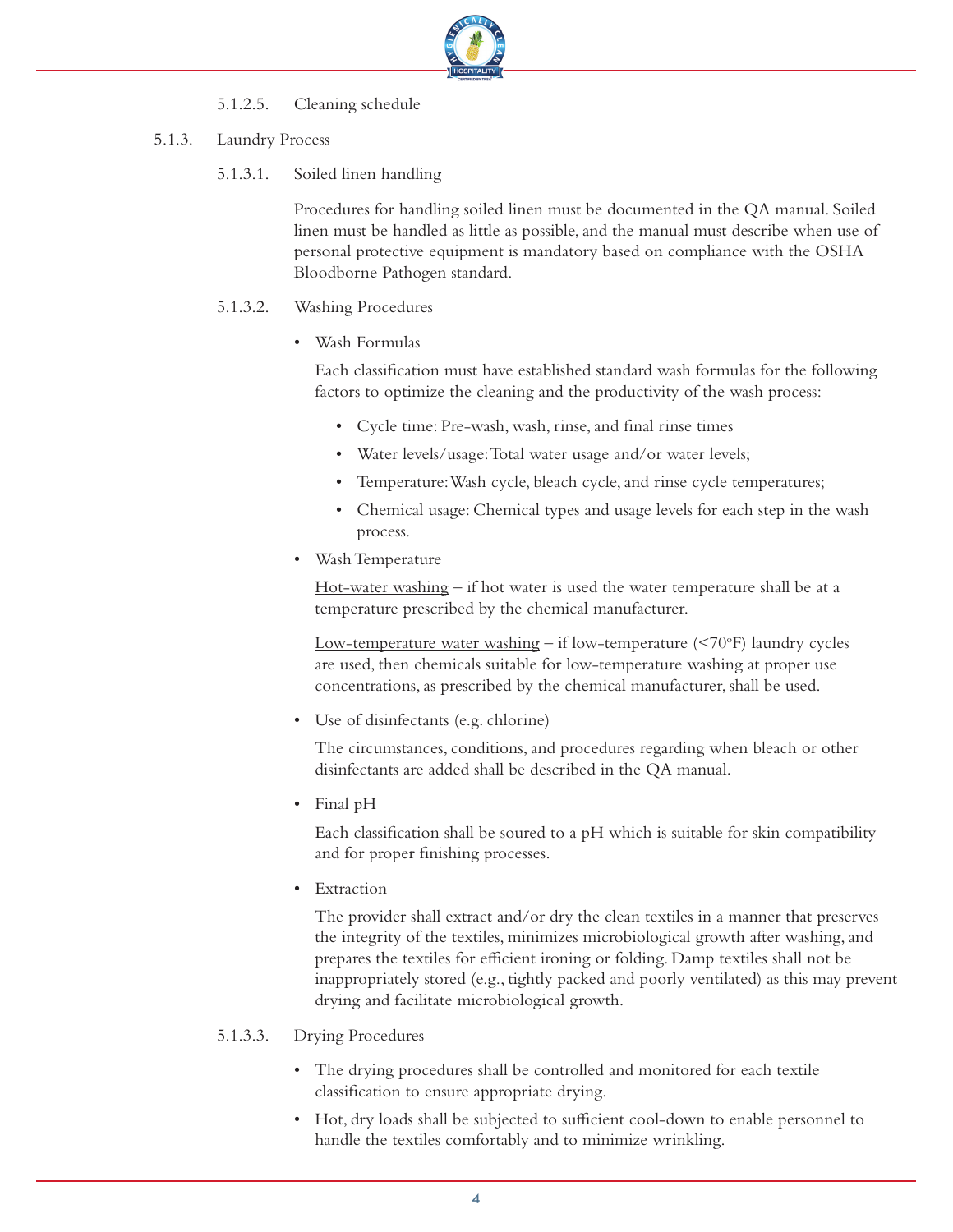- Drying must be done in a manner which ensures textiles are dried to proper moisture content without subsequent microbiological recontamination. Cleaned, dried goods must be separated from all soiled goods.
- 5.1.3.4. Garment Inspection Procedures
	- Garments are sorted and inspected prior to delivery.
	- Garments needing replacement are removed and replaced. The replacements are put through the HACCP/GFSI wash process.
	- Garments needing mending or repairs are identified, repaired, and re-inspected.
	- Once the textiles complete and pass final inspection, they are processed and polywrapped for redelivery, consistent with customer requirements. (Poly-wrap shall be used on items for redelivery unless a written exception is received from the customer.)

#### 5.1.3.5. Transportation

The QA manual must describe in detail procedures for the following functions:

- The process for servicing hospitality accounts must be designed and executed to prevent cross-contamination
- Service reps must be trained on pick-up/delivery
- Items must be covered during transportation to prevent cross-contamination
- HACCP/GFSI Trained service reps arrive for scheduled pick-up/delivery.
- Items shall be transported in designated and covered containers.
- Service trucks shall be cleaned on a regular basis to minimize infection and contamination
- Trucks shall be swept out daily and decontaminated at least twice a month.
- Reusable cart covers must be cleaned after every use.
- Proper PPE and gloves must be worn at all times when handling soiled linen.
- All linen retrieved from a customer location and delivered to the soiled processing area must be cleaned prior to the delivery to the customer.

#### 5.1.3.6. Delivery

The QA manual must describe in detail procedures for the following functions:

- The functional separation concept must continue during transportation of clean textiles to and from the Hospitality customer.
- Containers and carts used to transport soiled linen must be properly cleaned before they are used to transport clean linen.
- The term "properly cleaned" means either steam-cleaned or cleaned with an EPAapproved cleansing agent/disinfectant and water solution (accurately mixed as directed by the manufacturer's instructions).
- Hand sanitizer and gloves must be available for use in all delivery trucks. Employees must be trained on proper hand hygiene, and proper hand hygiene BMPs must be followed. Spill kits shall also be available for use when necessary.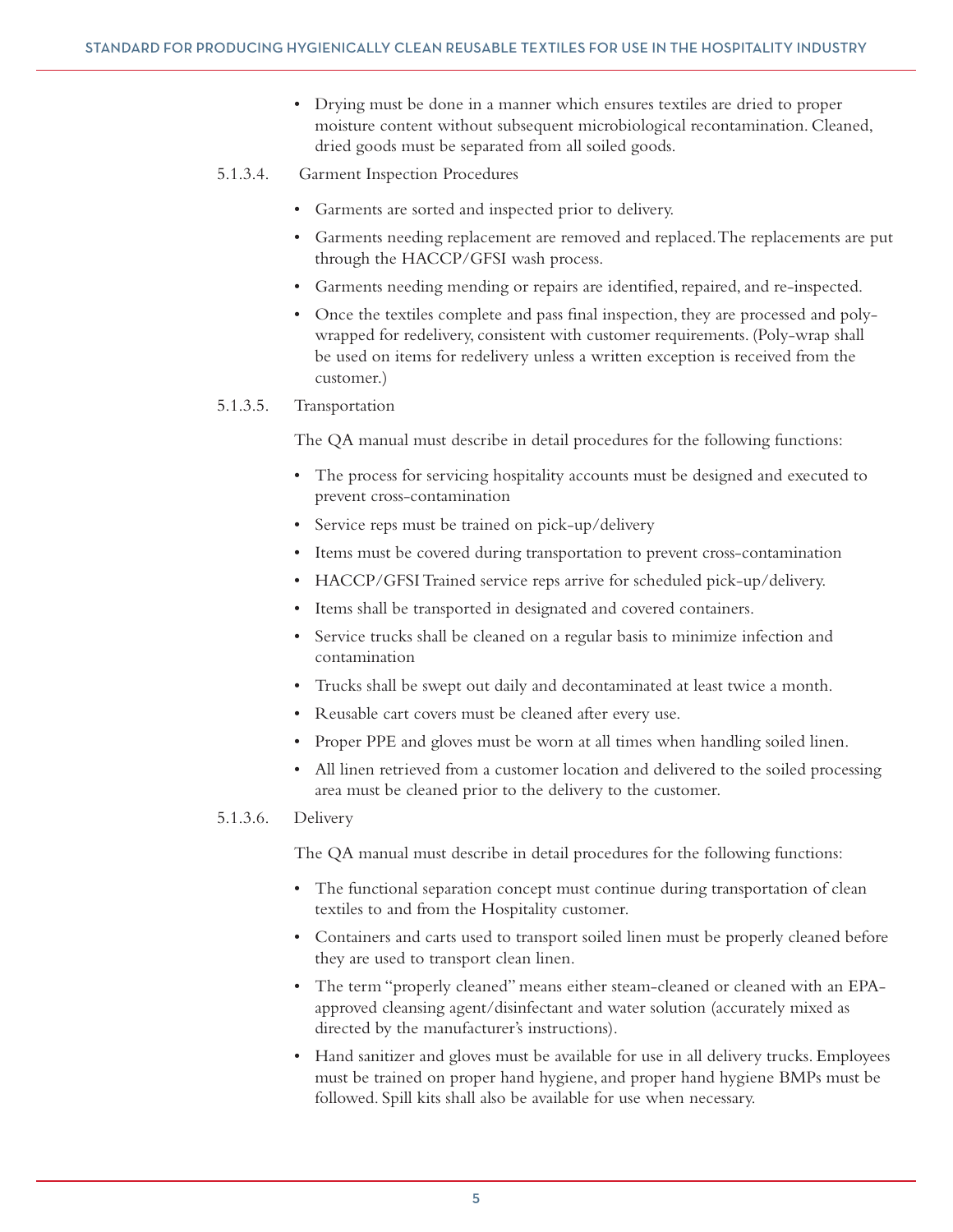

- Laundries must package, transport, and store clean textiles and fabrics by methods that ensure their cleanliness and protect them from dust and soil during interfacility loading, transport, and unloading (CDC/HIPAC).
- 5.2. Facilities should use HACCP principles to:
	- 5.2.1. Conduct a Hazard Analysis
	- 5.2.2. Determine Critical Control Points (CCPs by use of the *Codex decision tree* when determining CCPs)
	- 5.2.3. Establish Critical Limits
	- 5.2.4. Establish a system to monitor control of the CCPs
	- 5.2.5. Establish the corrective actions to be taken when monitoring indicates that a particular CCP is not under control
	- 5.2.6. Establish procedures of validation and verification to confirm that the HACCP system is working effectively
	- 5.2.7. Establish documentation concerning all procedures and records appropriate to these principles and their application
	- 5.2.8. Establish records required to show ongoing conformance to CCP requirements, Also document effective corrective action that may occur if there is a non-conformance.
- 5.3. Establishment of operational flow chart The QA program/manual shall contain an operational flow chart that outlines the laundry process and its Critical Control Points for producing Hygienically Clean linen. (including, but not limited to the following)
	- 5.3.1. Soil Pickup Soiled Garments and textiles are kept sealed and away from clean garments to prevent cross contamination
	- 5.3.2. Soil Unloading Garments and textiles are dropped off at a designated area
	- 5.3.3. Soil Sorting Food Soiled Garments are separated from industrial items and sorted by degree of soil, color and fabric
	- 5.3.4. Washing and Conditioning Garments are washed using manufacturers' care instructions, ensuring proper temperatures and chemical injections as prescribed by the chemical manufacturer.
	- 5.3.5. Finishing Garments are properly dried and transported to the finishing area
	- 5.3.6. Clean Sorting and Inspection Garments are inspected. Items passing inspection are sorted and prepared for delivery per customer requirements. Others are redistributed for replacement or repair
	- 5.3.7. Final Inspection and Bagging After final inspection, clean garments are covered to protect them from cross contamination, consistent with customer requirements
	- 5.3.8. Delivery Back to the Customer Products are loaded on the truck and transported back to the customer. Soiled Garments are kept separated and away from clean garments to prevent cross contamination
- 5.4. Regular monitoring of the laundry process and critical control points are needed to ensure the production of a high quality hygienically clean product. Monitoring must be continuous, and any necessary changes to processes and procedures should be properly communicated, trained and documented.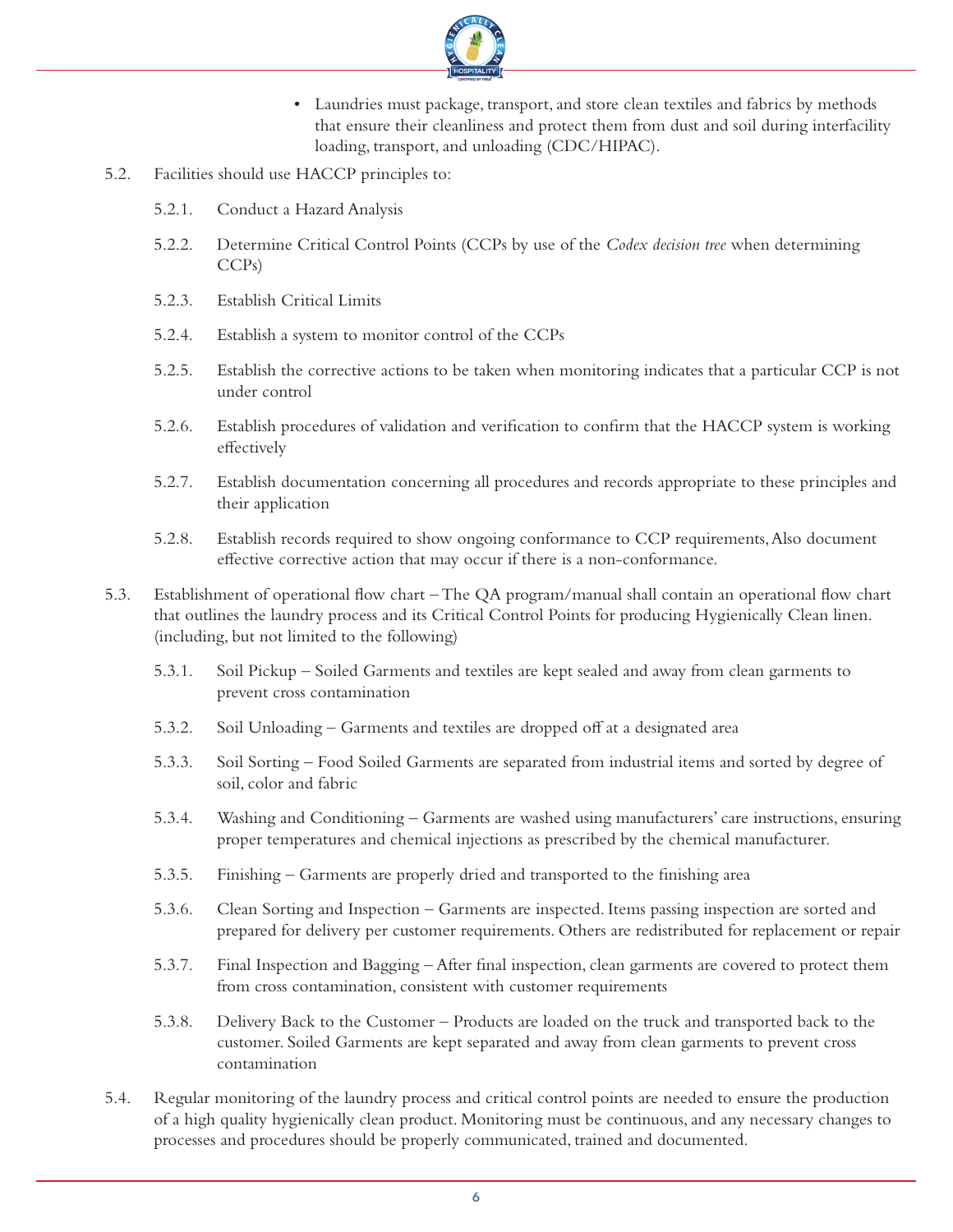#### 5.5. **Compliance With OSHA Regulations**

The QA manual must contain a reference of the following regulations.

- 29 CFR 1910.1200. . . . . . . . . . . Hazard Communication
- 29 CFR 1910.1200 App E. . . . . . . Guidelines for Employer Compliance (Advisory)

The Quality Assurance manual must demonstrate how the facility implements each of the following OSHA requirements.

#### 5.5.1. **OSHA 1910.1200 Hazard Communication Required Practices**

- 5.5.1.1. 1910.1200(a) Purpose
- 5.5.1.2. 1910.1200(b) Scope and application
- 5.5.1.3. 1910.1200(c) Definitions
- 5.5.1.4. 1910.1200(d) Hazard Determination
- 5.5.1.5. 1910.1200(e) Written hazard communication program
- 5.5.1.6. 1910.1200(f) Labels and other forms of warning
- 5.5.1.7. 1910.1200(g) Material safety data sheets
- 5.5.1.8. 1910.1200(h) Employee Information and training
- 5.5.1.9. 1910.1200(i) Trade secrets

#### 5.5.2. **Compliance with OSHA 1910.1200 Hazard Communication App E – Guidelines for Employer Compliance (Advisory)**

- 5.5.2.1. "Becoming familiar with the rule"
- 5.5.2.2. "Identify Responsible staff"
- 5.5.2.3. "Identify Hazardous Chemicals in the Workplace"
- 5.5.2.4. "Preparing and Implementing a Hazard Communication Program"
	- "Labels and Other Forms of Warning"
	- "Material Safety Data Sheets"
	- "Employee Information and Training"
	- "Other Requirements"
- 5.5.2.5. "Checklist for Compliance"
	- Obtained a copy of the rule.
	- Read and understand the requirements
	- Assigned responsibility for tasks.
	- Prepared an inventory of chemicals.
	- Ensured containers are labeled.
	- Obtained MSDS for each chemical.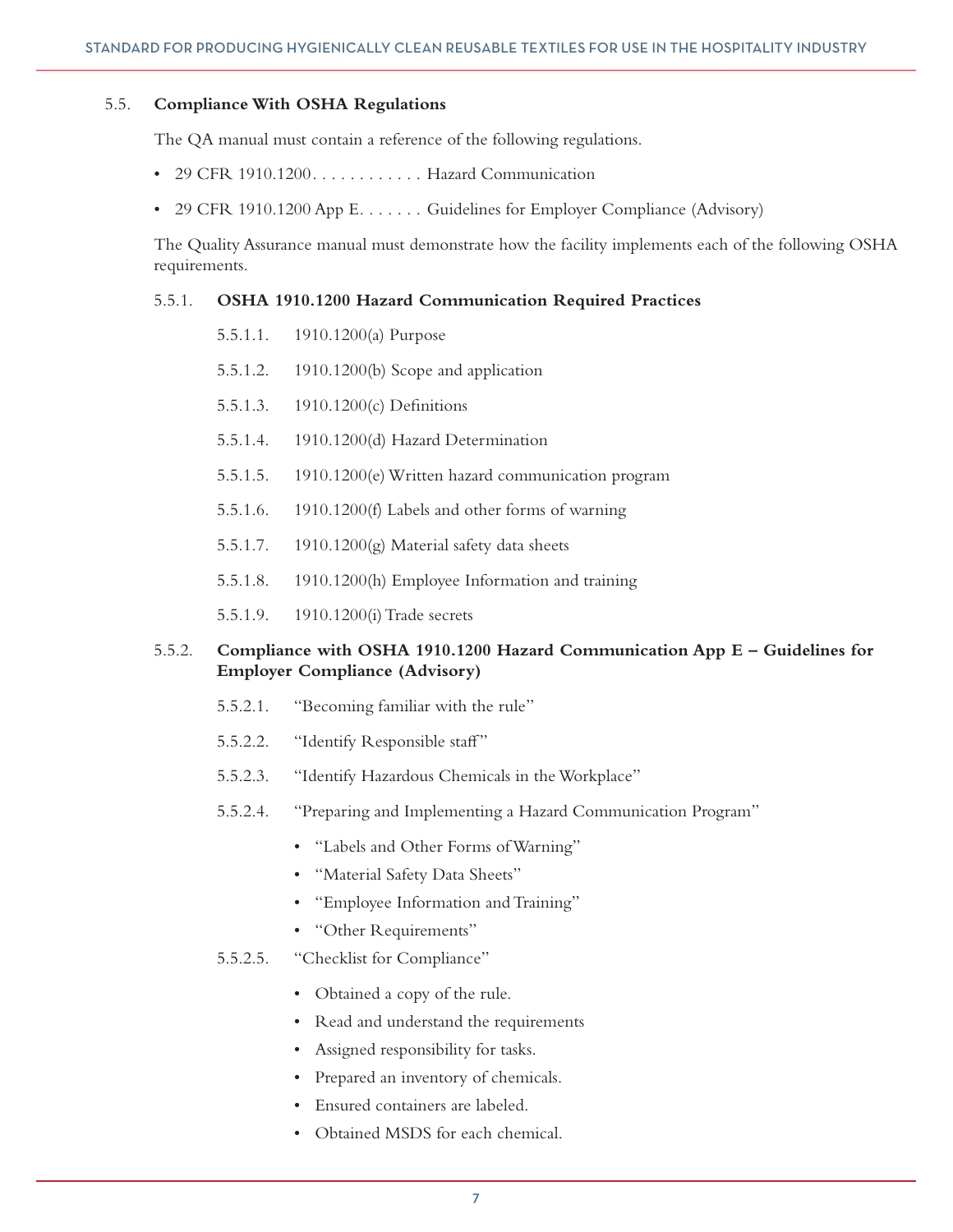

- Prepared written program.
- Made MSDSs available to workers.
- Conducted training of workers.
- Established procedures to maintain current program.
- Established procedures to evaluate effectiveness.

### 6. Facility Inspections

6.1. General

Inspectors shall have access to certified facilities during normal business hours to conduct inspections for the purpose of determining compliance with this standard. Inspections will be scheduled at a mutually agreeable time between the TRSA inspector and the laundry facility. Expenses incurred by TRSA for onsite inspections will be the responsibility of the facility seeking certification.

- 6.2. Initial Qualification Inspection
	- 6.2.1. An initial on-site inspection will be conducted by a representative of TRSA to evaluate compliance with the provisions of this standard.
	- 6.2.2. Depot Inspections are required to be inspected along with the initial on-site inspections and with all renewals. Depot inspections will be conducted by a representative of TRSA to evaluate compliance with the provisions of this standard.
		- 6.2.2.1. Depot requires a separate QA manual.
		- 6.2.2.2. Facility inspected for general compliance to provisions of the standard.
		- 6.2.2.3. See Appendix 3 for Inspection requirements
- 6.3. Quality Control Inspections
	- 6.3.1. After the initial on-site inspection, facilities shall be inspected on a three-year basis.
	- 6.3.2. An additional supplemental inspection may be conducted within the three-year period.
		- 6.3.2.1. Three failed consecutive tests generate a supplemental inspection.
		- 6.3.2.2. Inspection requires review of the QA manual including recent lab reports.
		- 6.3.2.3. Facility inspected for general compliance to provisions of the standard.
		- 6.3.2.4. See Appendix 3 for Inspection requirements
- 6.4. On-site Confirmation of the Operational Flow Chart.
	- 6.4.1. The TRSA inspector will verify that the facility has an operational flow chart on site and that the management team has ensured that permanent operations are carried out according to operational flow chart. The inspector will monitor operations to ensure the flow chart's accuracy and follow up with the management team regarding deviations or modifications. *The confirmation of the flow diagram should be performed by a person or persons with sufficient knowledge of the processing operation.*
- 6.5. On-site ATP Testing of Hard Surfaces
	- 6.5.1. The TRSA inspector will use the most commonly adopted method for real-time monitoring of cleaning process performance to verify the regular cleaning of hard surfaces that come in contact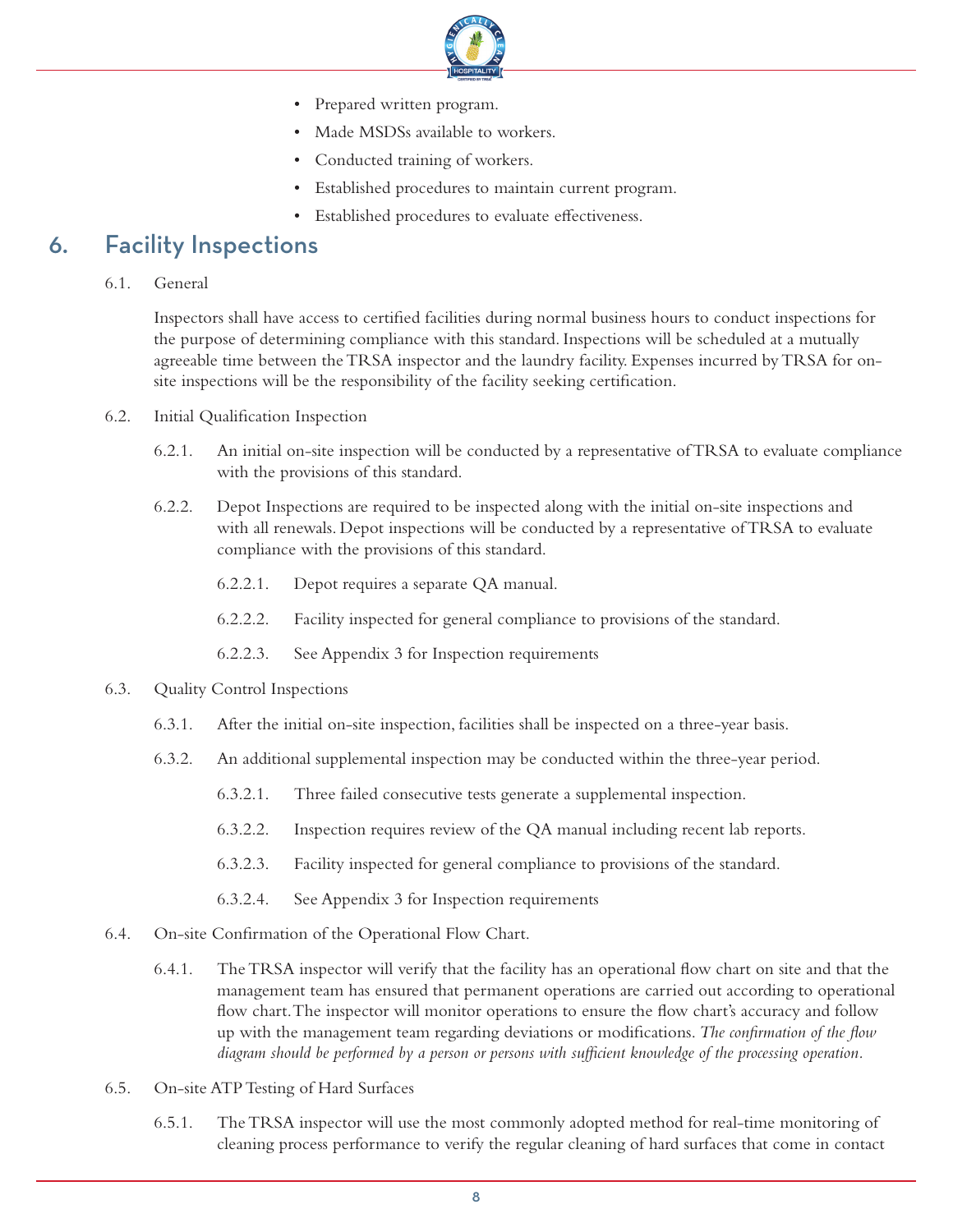with the textiles. A real-time ATP surface hygiene test will be used to provide an objective indication of cleanliness in seconds. RLU limits have been established for a Pass of less than or equal to 50, caution range of 51-100, and an automatic failure of anything 101 or above.

### 7. Sample Selection for Microbiological Testing

#### 7.1. General

- 7.1.1. In all cases items are to be shipped to the laboratory in separate air-tight plastic bags or plastic wrapping that are labeled with the following information.
	- Name of laundry
	- Location of laundry (number and street, city, state, zip code)
	- Name of contact person for this facility
	- Contact phone number and e-mail
	- Date of production
	- Textile description
	- Items should be mailed using an overnight or two day delivery service.
	- Remember to include the chain of custody form in the box
- 7.2. Initial Qualification
	- 7.2.1. For initial qualification of a facility the Contacts in the plant shall select 2 textiles for microbiological testing (one terry item and one flat item). Samples must pass testing on three consecutive rounds and the plant must pass inspection prior to qualification. Samples must be shipped to a laboratory chosen by the facility that is on the TRSA-approved laboratory list. Samples shall include, but are not limited to: Pool Towels, Bath Towels, Hand Towels, Bath Mats, Washcloths, Pillow Cases, Sheets, Blankets, Comforters, Bed Skirts, Mattress protectors, Shower Curtains, Mattress Pads, Aprons, Smocks, Floor Mops, Spa and Salon linens, Dining Room tablecloths, napkins and functional table linens.
- 7.3. Probationary Period
	- 7.3.1. The probationary period ends when three consecutive months of microbiological testing meet the minimum Microbiological Performance Specifications outlined in Section 8.2 and the plant has passed inspection. Microbiological testing of textile items must be conducted in each of the first three months. After the initial samples meet the microbiological criteria, (Section 7.2.1 above), textile samples must be selected on a rotating basis such that in the first three months six different textile items are tested. **Plants will be allowed to resubmit/re-test one failed test result in the probationary period. If a failed test result is received, the plant must immediately resubmit the same item for testing to the same test lab. See 7.8.1**
- 7.4. Quality Control Microbiological Testing
	- 7.4.1. After successful completion of the precertification period, microbiological testing will be conducted on a quarterly basis.
	- 7.4.2. Four times yearly, two textile items must be submitted by plant personnel to an approved laboratory for microbiological testing. Samples must be selected on a rotating basis, with a goal of testing twenty eight (28) different textile items at least once in the first three-year period.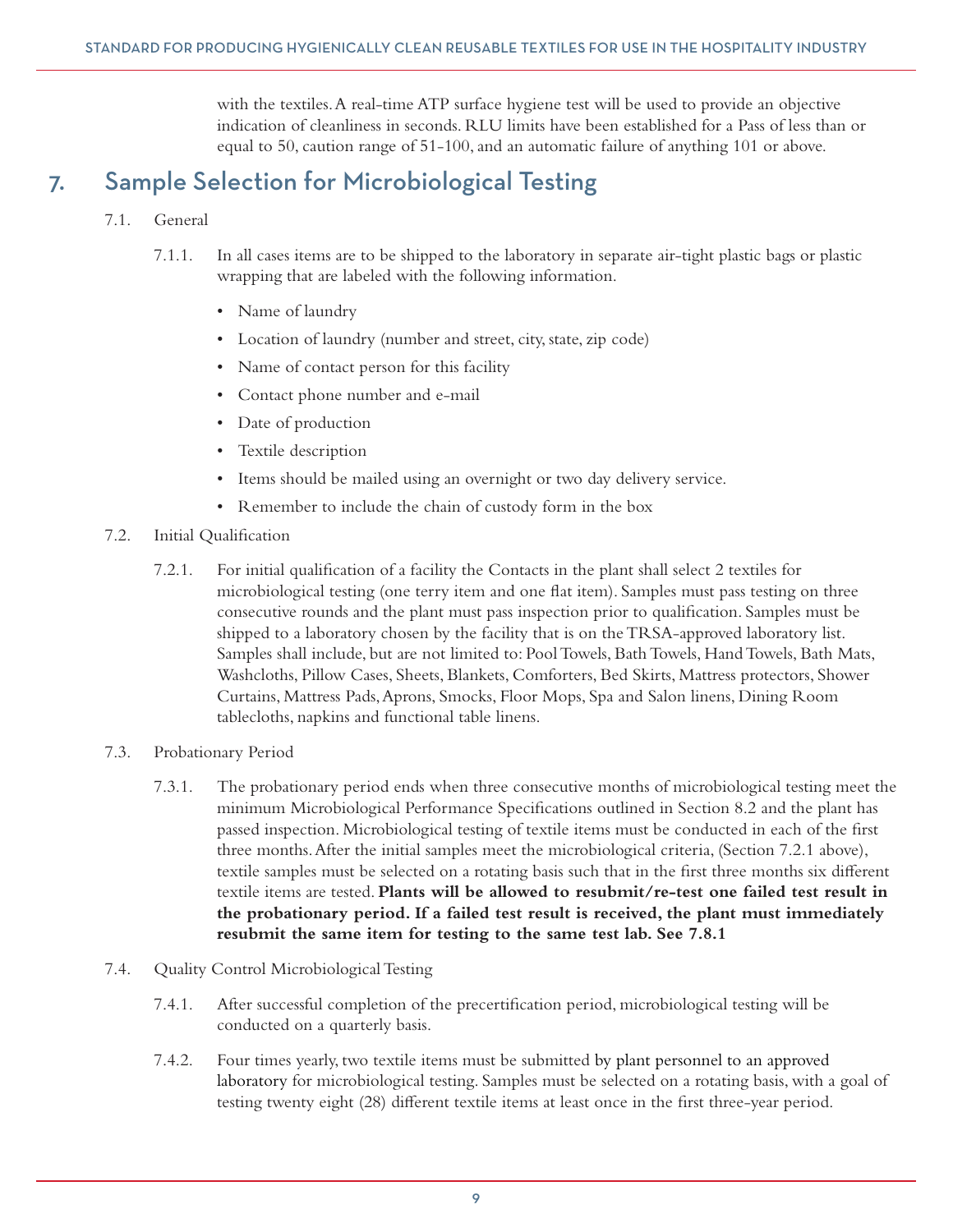

- 7.4.3. If any textile item fails quarterly microbiological testing, TRSA may require that product to be one of the textiles tested quarterly until it is reasonably assured there are no compliance issues.
- 7.5. Triennial On-site Inspections
	- 7.5.1. At least once every three years a TRSA representative will physically visit each laundry facility and select two items for microbiological testing. The products selected will be those projected to have the highest potential to fail to meet the minimum performance specifications in Section 8.2 based on previous microbiological testing. The representative will ship the samples to a TRSA-approved laboratory chosen by the client for microbiological testing.
- 7.6. Significant Process Change Testing
	- 7.6.1. When a facility makes a significant change in the laundry process that may affect compliance with this standard, e.g. major washing equipment or chemistry changes, a microbiological test on the two most prominent Hospitality textile items processed shall be conducted to confirm the facility remains in compliance.
- 7.7. Optional Testing
	- 7.7.1. A laundry may conduct additional microbiological testing at their discretion. Test results must be immediately reported to TRSA after receipt.
- 7.8. Non-compliance Testing
	- 7.8.1. Upon notification of a test failure, the facility must contact TRSA, immediately select a sample of the textile item that failed for re-test, and ship it by next-day-air to the same laboratory that conducted the non-complying test. Test results must be provided to TRSA as soon as the test results are available.

### 8. Quality Control Microbiological Testing

- 8.1. All testing must be done by a TRSA-approved laboratory that is accredited by any accreditation body recognized under the ILAC MRA (Mutual Recognition Arrangement) or recognized by federal or state agencies for microbiological testing. Examples of acceptable third-party accreditation bodies include the International Accreditation Service (IAS), American Association of Laboratory Accreditation (A2LA), and ANSI-ASQ National Accreditation Board doing business as ACLASS. Laboratories recognized by federal or state agencies such as EPA, FDA, Department of Agriculture, CDC, CPSC, and OSHA are also approved.
- 8.2. Minimum Microbiological Performance Specifications

Microbiological and Yeast/Mold testing must be performed using the following test methods: RODAC Plate count quarterly and United States Pharmacopeia (USP) 62 semi-annually.

United States Pharmacopeia (USP) 62 - Microbiological Enumeration of Nonsterile Products: Microbial Examination Tests. See current pass/fail criteria below. Methods and criteria are continuously reviewed and subject to revision.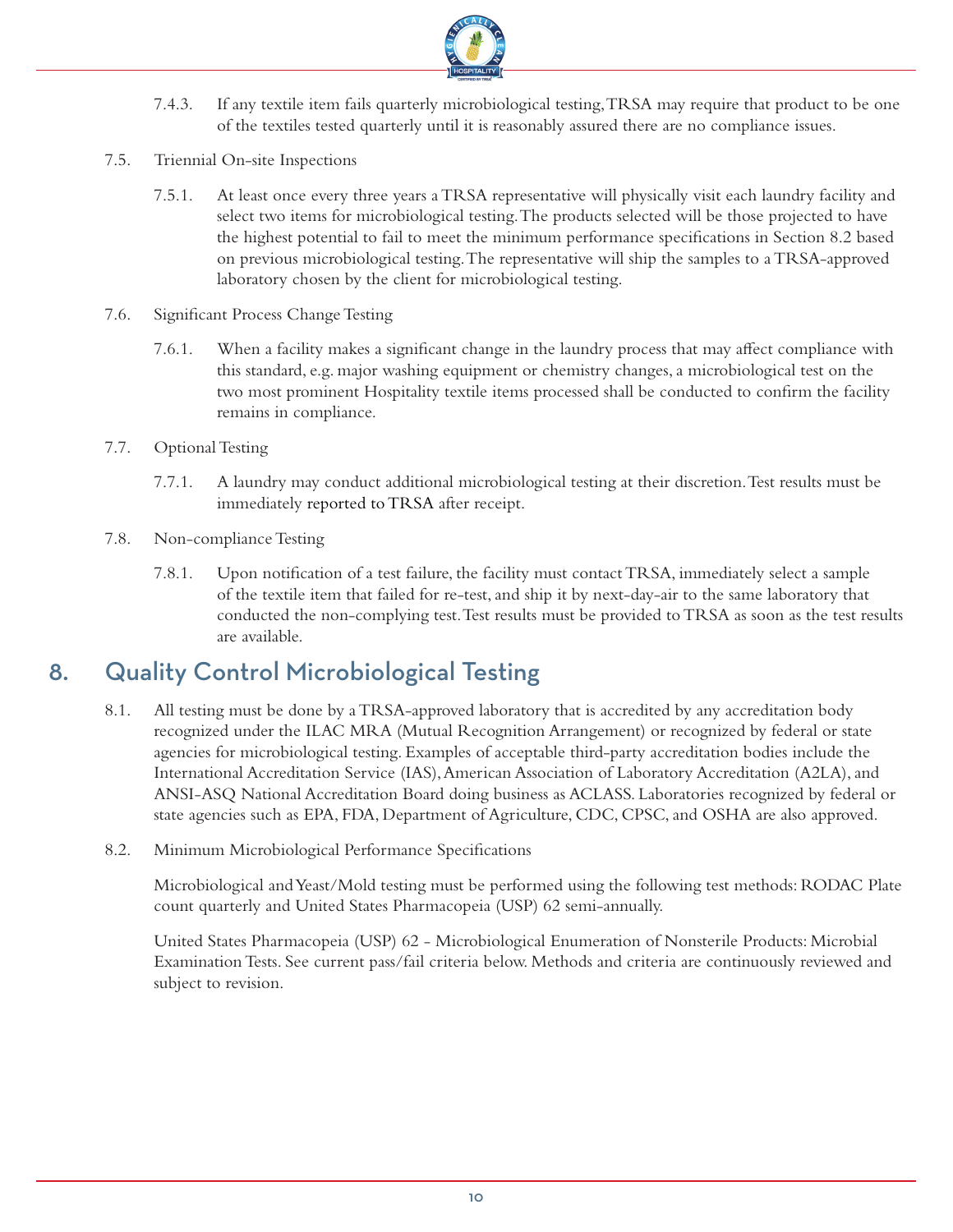| <b>RODAC Plate Test</b>                 | Pass/Fail Criteria                                                                      |
|-----------------------------------------|-----------------------------------------------------------------------------------------|
| Total aerobic microbial count<br>(TAMC) | Acceptance criterion for microbiological quality:<br>$\leq$ 50 cfu per square decimeter |
| Total Yeast and Mold Count<br>(TYMC)    | Acceptance criterion for microbiological quality:<br>$\leq$ 20 cfu per square decimeter |
| <b>Test Method USP 62</b>               | Pass/Fail Criteria                                                                      |
| Specified Microorganisms                | Acceptance criterion for microbiological quality:<br>Absent                             |

8.2.1. Laboratories will provide copies of all test reports to the laundry facility and TRSA.

### 9. Certification

9.1. Facility Certification

Evaluation of the facility's application, facility inspection, and test data will result in:

- TRSA certification of the laundry as complying with the requirements in this standard for producing hygienically clean textiles, or
- Disapproval for lack of evidence justifying certification to the requirements of this standard

(See section 4.5 – Right to Appeal and Appendix 1 – Appeals, Complaints, and Resolution of Disputes.)

### 10. Outsourcing

- 10.1. If a facility is unable to fulfill its obligations or agreements for any reason and outsources work to another laundry, extension of the TRSA Hygienically Clean certification to the outsourced textiles will be restricted as follows.
	- 10.1.1. If the outsource laundry is also certified by TRSA, the TRSA certification logo may be used to indicate the textiles are certified as hygienically clean.
	- 10.1.2. If the outsource laundry is not certified by TRSA, no documentation, e.g. invoices, bills-of-lading, or any other form of correspondence associated with the laundry processed by the outsource laundry, may carry the TRSA certification logo. If the customer expects TRSA Hygienically Clean certified textiles through contracts or other agreements, the customer must be made aware the textiles processed by the outsource laundry are not certified to the TRSA Hygienically Clean – Hospitality standard.

### 11. Non-compliance Procedures

After certification is awarded to a facility, any non-compliance issues found in a subsequent inspection report or non-complying test result must be reported to TRSA by phone or e-mail within 24-hours or the next business day if notification falls on a weekend or holiday. Non-complying test results will be defined as failure to meet the Minimum Microbiological Performance Specifications in Section 8.2.

- 11.1. Corrective Actions
	- 11.1.1. For each incidence of non-compliance, a Corrective Action Request (CAR) will be issued. The facility has 30-days to respond to the CAR and bring the plant back into compliance. If corrective action is taken within 30-days to bring the facility back into compliance the certification will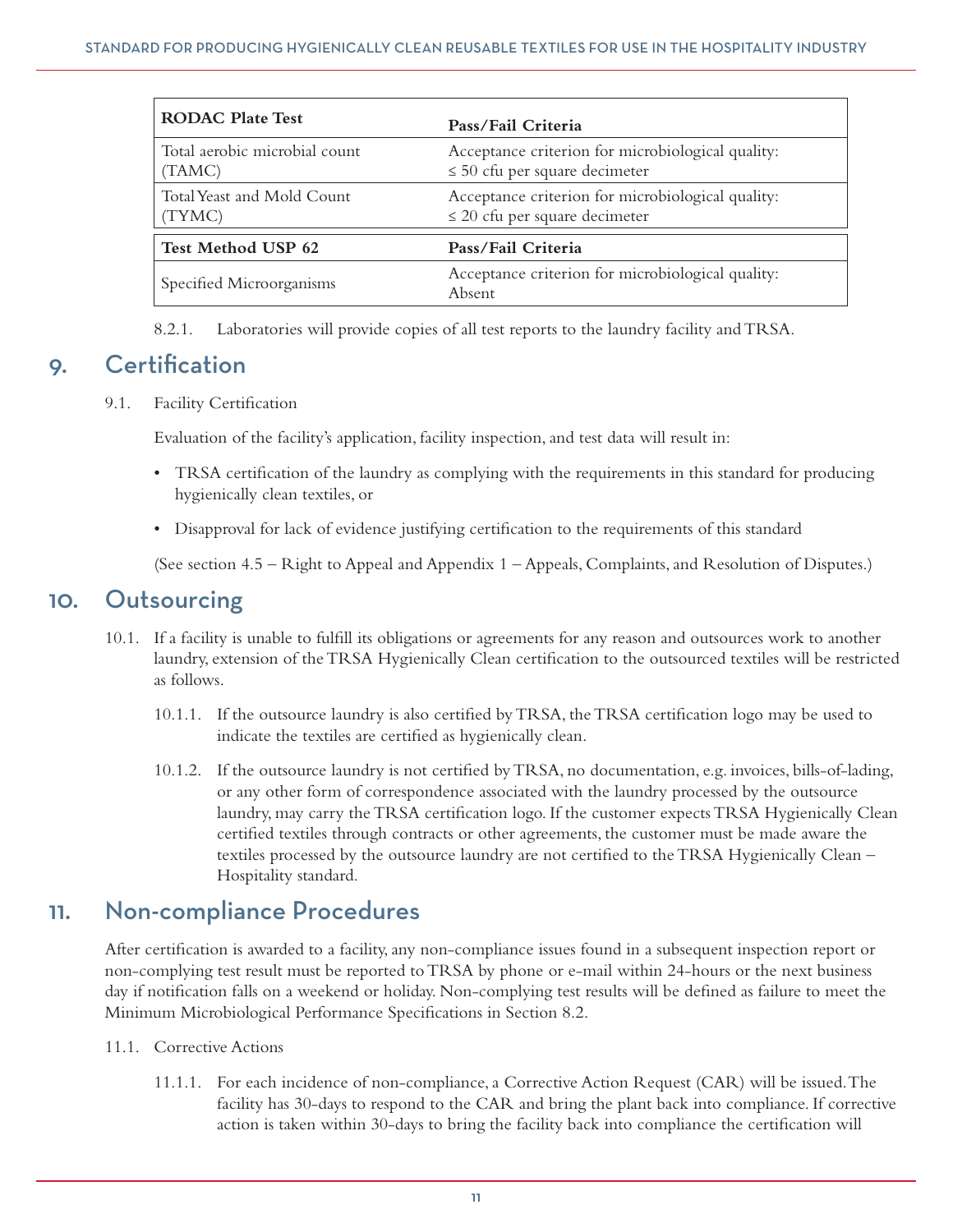

not lapse. Failure to completely address all CARs within 30-days will result in certification being revoked, suspended, or modified depending on the severity of the non-compliance issue.

- 11.2. Reinstatement Following Revocation or Suspension of Certification
	- 11.2.1. After a facility is brought back into compliance certification is reinstated and a new probationary period started. Microbiological testing following the procedures in Section 7.4 must be conducted until test results from three consecutive months are in compliance with Section 8.2.

### 12. Recordkeeping

All applications, inspection records, and test results must be maintained by the laundry for as long as a facility is certified plus an additional three years. TRSA will also maintain copies of all applications, inspection records, and test results for the same duration as the laundry.

### 13. References

Association for the Advancement of Medical Instrumentation, ANSI/AAMI ST 65:2008, *Processing of reusable surgical textiles for use in health care facilities*, 2008, Arlington, VA

Association for the Advancement of Medical Instrumentation, *ANSI/AAMI ST65:2000, Processing of Reusable Surgical Textiles for Use in Health Care Facilities*,

CAC Codex HACCP Audit Checklist, Food Safety Auditing Toolbox

German Certification Association for Professional Textile Services, RAL-GZ 992/2 – Hospital Linen, Bönnigheim, Germany

German Institute for Standardization, European Standard EN 14065: 2002*, Laundry processed textiles – Biocontamination control system*, Berlin, Germany, November 2002

Healthcare Laundry Accreditation Council (HLAC), *Healthcare Accreditation Standards for Processing Reusable Textiles for Use in Healthcare Facilities 2011 Edition*, Frankfort, IL, June 2011

Industrial Launderer, *Preventing Bacteria from Spreading Through Uniforms*, November 2006

Institute for Sustainability and Hygiene International, *Certification Standards for Processing Reusable Linen*, MacKenzie, Brisbane, Queensland, Australia, April 2011

International Food Safety and Quality Network HACCP Audit Checklist

Standards Australia and Standards New Zealand, AS/NZS 4146:2000, *Australian/New Zealand Standard – Laundry practice,* February 2000

Textile Rental Services Association of America, *Guidelines for Healthcare Linen Service-1999*, By Joint Committee on Healthcare Laundry Guidelines, Alexandria, VA, 1999

U.S. Department of Health and Human Services, Centers for Disease Control and Prevention (CDC), *Guidelines for Environmental Infection Control in Health-Care Facilities*, Recommendations of CDC and the Healthcare Infection Control Practices Advisory Committee (HICPAC), Atlanta, GA, 2003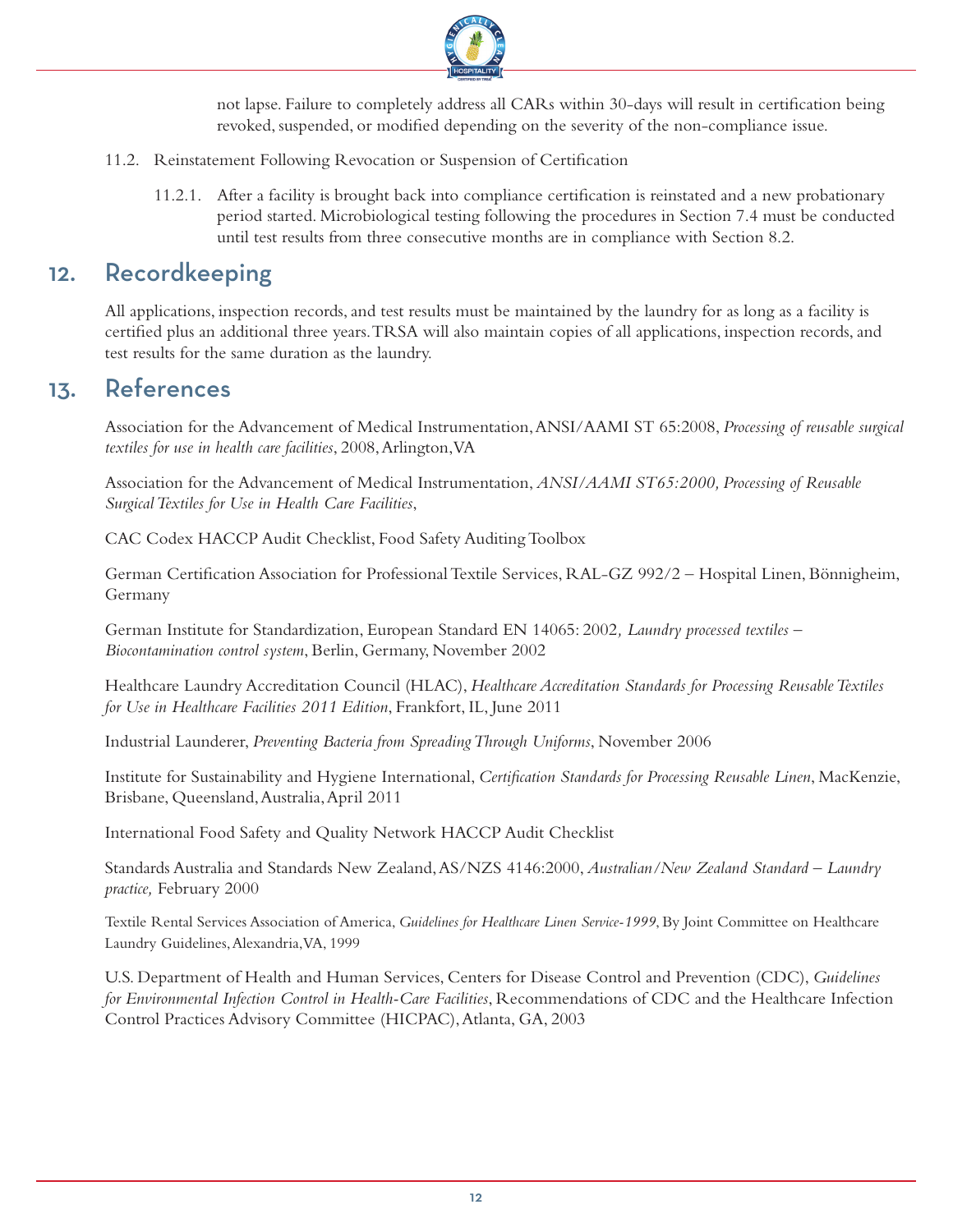## Appendix 1 Appeals, Complaints, and Resolution of Disputes

### 1.0 PURPOSE/SCOPE

The purpose of this procedure is to describe the process for identifying, recording, and resolving applicant or certificant complaints, inspection and testing non-conformances, and appeals of certification decisions. This procedure applies to all TRSA employees and inspectors engaged in certification, inspection and testing activities, and to all applicants and certification holders, hereinafter referred to collectively as "Customers."

### 2.0 RESPONSIBILITY

TRSA personnel are responsible for:

- Recognizing and accurately recording each Customer complaint;
- Notifying and forwarding Customer complaints to the TRSA Manager of Certification Programs; and
- Maintaining confidentiality and avoiding conflicts of interest.

The Manager of Certification Programs is responsible for:

- Making an initial evaluation of each Customer complaint or appeal;
- Investigating the cause of the complaint or appeal;
- Developing a corrective action plan; and
- Ensuring the Customer understands the rationale for the resolution of the complaint or appeal.

### 3.0 PROCEDURES

3.1 Administrative Review of Complaint or Appeal

When a complaint or appeal is received by TRSA, it will be documented on a TRSA Disposition Form. The Manager of Certification Programs will examine all pertinent data and any decisions based upon the data. The disposition form, results of the review and recommended actions will be put into a report by the Manager of Certification Programs. If further action is deemed necessary, TRSA will retest or re-inspect and reissue the appropriate report. If the new data impacts a certification decision, a new decision will be documented and issued. Should this Administrative Review fail to resolve the complaint or appeal, the matter will be referred to the Technical Review Board.

3.2 Resolution of Compliant or Appeal by the Technical Review Board

If a dispute arises between a Customer and TRSA that cannot be resolved by the initial Administrative Review and recommended actions, the Customer may obtain a review of the complaint or appeal by the Technical Review Board. The Customer may present to the Manager of Certification Programs of TRSA a written statement of its position. The matter will then be referred to the Technical Review Board. The Customer will be offered a full opportunity, in person and by counsel if desired, to be heard by and to present any relevant additional evidence to the Technical Review Board. Unless otherwise agreed to in writing by both parties, the Technical Review Board will make a final decision on the matter within fourteen (14) days.

3.3 Technical Review Board (TRB)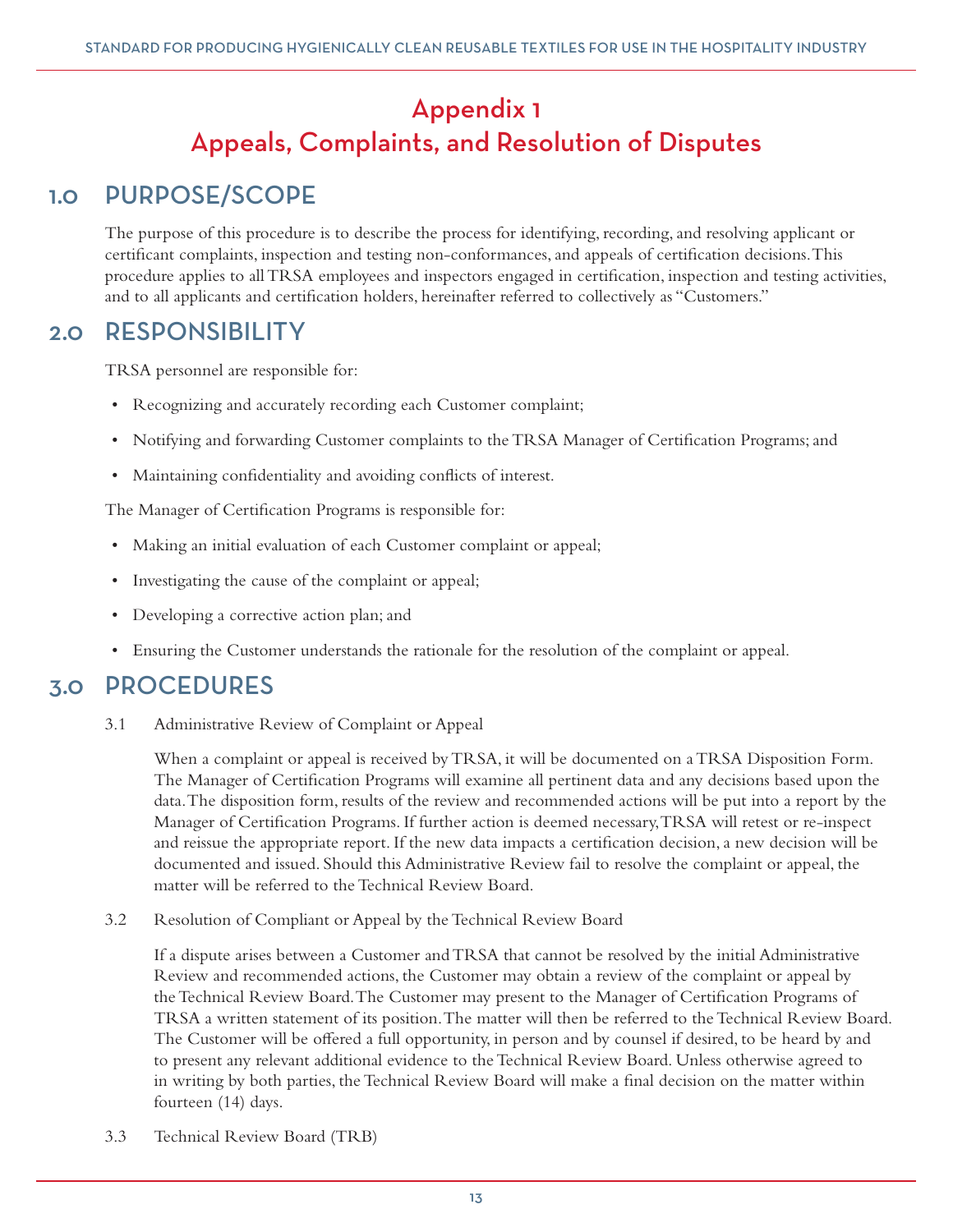

The Technical Review Board will consist of three members and two alternates. The members and the alternates will be appointed by the TRSA Board of Directors from TRSA member companies. Any Technical Review Board member or alternate who has a conflict of interest or is otherwise unable to maintain impartiality will be ineligible to participate in the appeal. In such event, the Board of Directors will appoint one of the alternates to serve on the Technical Review Board for that appeal. Decisions of the Technical Review Board will be final.

### 4.0 RECORDS

The Manager, Certification Programs will maintain a log and records of all customer complaints and appeals and the details and results of investigations and corrective actions. Records will be maintained for the duration of the contract plus five years.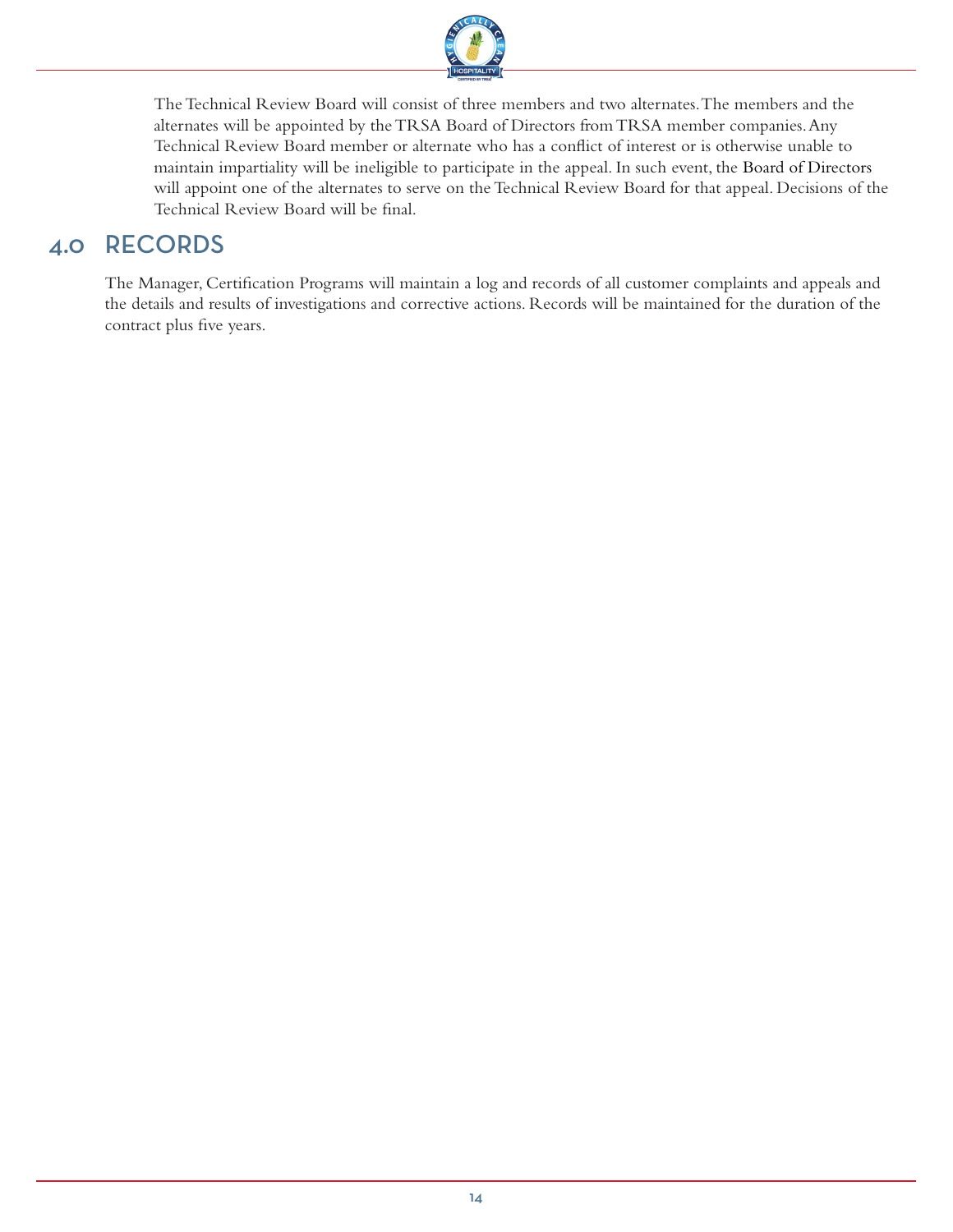# Appendix 2 Laundry Certification Background

Historically certification of laundries processing reusable textiles for use in the healthcare industries have been based on the laundry process with no requirement for microbiological testing of products. Certification standards in the United States<sup>2,3</sup>, Australia and New Zealand<sup>4</sup>, and Europe<sup>5</sup> all base certification on a laundry's process with no mandatory microbiological testing of textile products.

In the United States the status quo is no microbiological testing of reusable textiles. This may be the result of statements made by the U.S. Centers for Disease Control (CDC) in their *Guidelines for Environmental Infection*  Control in Health-Care Facilities<sup>6</sup>. Three quotes from the CDC Guidelines shed light on the reasons the CDC does not recommend routine microbiologic testing.

- 1. "Before 1970, U.S. hospitals conducted regularly scheduled culturing of the air and environmental surfaces (e.g. floors, walls, and table tops). By 1970, CDC and the American Hospital Association (AHA) were advocating the discontinuation of routine environmental culturing because rates of health-careassociated infection had not been associated with levels of general microbiological contamination of air or environmental surfaces, and because meaningful standards for permissible levels of microbiological contamination of environmental surfaces or air did not exist." (pg. 88)
- 2. "**In the absence of microbiologic standards for laundered textiles, no rationale exists for routine microbiologic sampling of cleaned health-care textiles and fabrics**. (emphasis added)" (pg. 102)
- 3. "Although contaminated textiles and fabrics in health-care facilities can be a source of substantial numbers of pathogenic microorganisms, reports of health-care-associated diseases linked to contaminated fabrics are so few in number that the overall risk of disease transmission during the laundry process likely is negligible." (pg. 98)

The take-away from this CDC document is routine microbiologic testing is not necessary.

While the CDC does not recommend routine microbiological testing of cleaned textiles and fabrics, testing for compliance in a certification program is not routine testing; it is testing to validate compliance with a performancebased standard. TRSA's certification program is predicated on microbiological testing for several reasons. The trend, both domestically and internationally, is moving toward microbiological testing of reusable textiles for use in hospitality facilities. Today, customers are asking members of TRSA to conduct microbiological testing on their textiles. Internationally, the German Certification Association for Professional Textile Services RAL— Hygiene Certificate Program includes mandatory microbiological testing of textiles<sup>7</sup>. In Australia, the Institute for Sustainability and Hygiene International's Certification Standards for Processing Reusable Linen<sup>8</sup> CSHLS program also requires mandatory microbiological testing.

- 2 The Healthcare Laundry Accreditation Council (HLAC), *Healthcare Accreditation Standards for Processing Reusable Textiles for Use in Healthcare Facilities 2011 Edition*, Frankfort, IL, June 2011
- 3 Association for the Advancement of Medical Instrumentation, *ANSI/AAMI ST65:2000, Processing of Reusable Surgical Textiles for Use in Health Care Facilities*
- 4 Standards Australia and Standards New Zealand, AS/NZS 4146:2000, *Australian/New Zealand Standard Laundry practice,* February 2000
- 5 German Institute for Standardization, European Standard EN 14065 : 2002, *Laundry processed textiles Biocontamination control system*, Berlin, Germany, November 2002
- 6 U.S. Department of Health and Human Services, Centers for Disease Control and Prevention (CDC), *Guidelines for Environmental Infection Control in Health-Care Facilities*, Recommendations of CDC and the Healthcare Infection Control Practices Advisory Committee (HICPAC), Atlanta, GA, 2003
- 7 German Certification Association for Professional Textile Services, RAL-GZ 992/2 Hospital Linen, Bönnigheim, Germany
- 8 Institute for Sustainability and Hygiene International, *Certification Standards for Processing Reusable Linen*, MacKenzie, Brisbane, Queensland, Australia, April 2011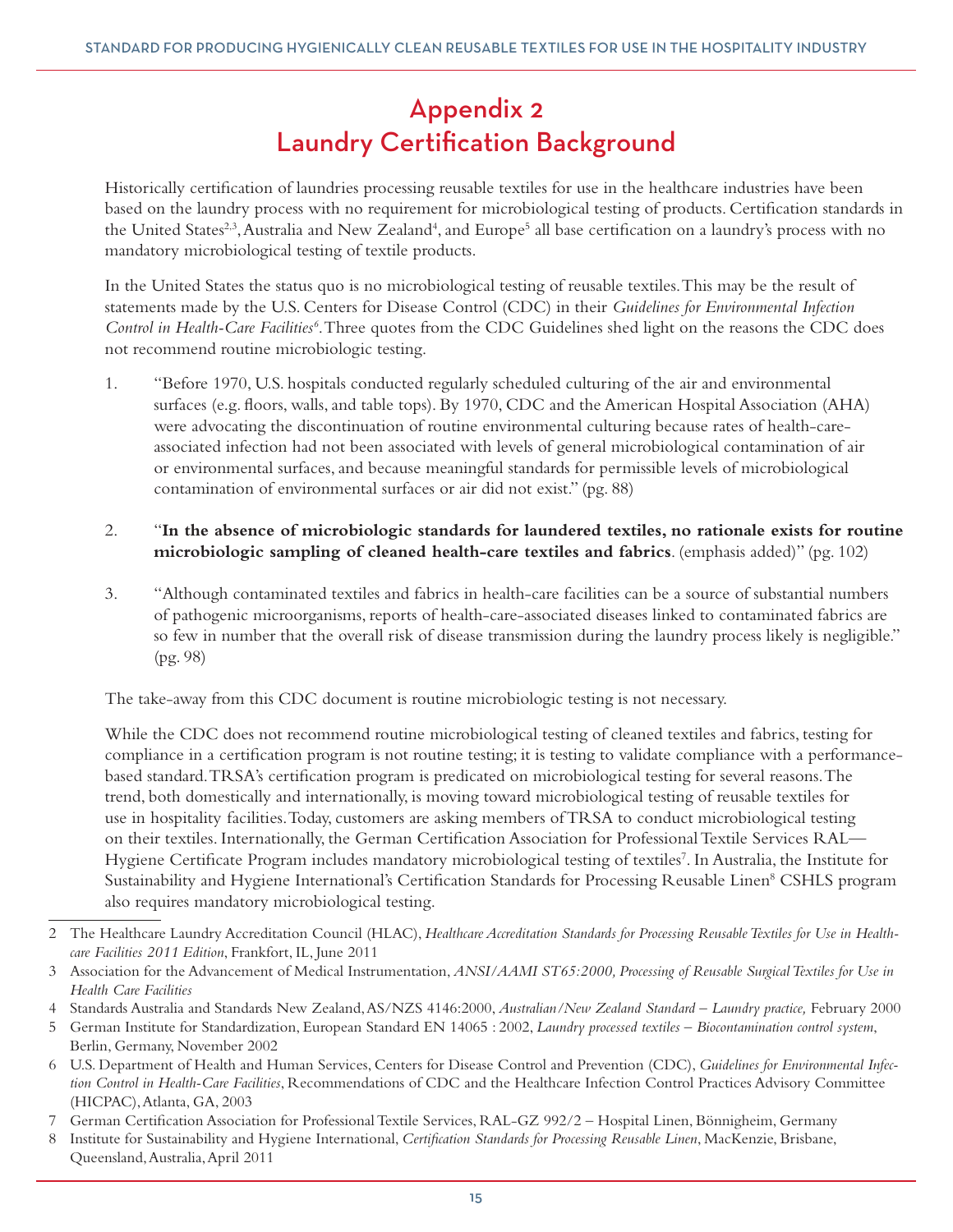

TRSA does not believe lack of mandatory testing under federal or state regulations in the U.S. is a compelling reason not to include mandatory microbiological testing in our certification program. Requiring independent, third-party testing provides our customers with tangible evidence that the textiles they are using are hygienically clean, and verification that the commercial laundry process does what it is recognized by the CDC to do – result in production of hygienically clean reusable textiles.

The frequency of microbiological testing selected for this certification program is not based on any federal or state regulatory requirements because none exist. No testing regimen selected would have a statistical basis as there is no database to draw from. This standard is the first of its kind in the U.S. requiring microbiological testing. As stated earlier, the referenced domestic and international laundry standards<sup>1,2,3,4</sup> certify laundries based on the laundry process with no mandatory microbiological testing. With the existing paradigm for laundry certification, any testing frequency is an improvement over the status quo of no testing. For this certification program, testing will be conducted in each of the first three months of certification, followed by semiannual testing if all testing in the first three months passes the criteria established in Section 8.2.

Selection of the bacteria to target for certification testing was also a challenge for the same reasons stated in the previous paragraph. Lack of federal and state guidelines and the CDC statement of fact that there are no microbiologic standards for laundered textiles led to an Internet search for potential resources to identify which bacteria should be targeted. The CDC publishes a list of the top ten pathogens that account for 84 percent of all Healthcare-associated Infections (HAIs). In addition to bacteria to identify for testing, it was decided a test method must be identified so all testing laboratories would use the exact same procedures to identify the bacteria present. And finally, a survey was conducted to determine the bacteria being tested for when laundries are asked to conduct microbiological testing by customers. The two bacteria that stood out were staphylococcus aureus and pseudomonas aeruginosa, both of which are on the CDC Top 10 list. Other research indicated Escherichia coli (E-coli) was a very important bacteria to target.

Based on this internet research two test methods stood out. Test method United States Pharmacopeia (USP) 62 – *Microbiological Examination of Nonsterile Products: Tests for Specified Microorganisms* targets all three of these bacteria that are on the CDC Top 10 list as well as a fourth, candida albicans. This test method is considered by TRSA to be a microbiological test for hygienically clean as defined in Section 3 of this standard and was selected for our certification program.

USP 61 - *Microbiological Examination of Nonsterile Products: Microbial Enumeration Tests*, is a quantitative enumeration of mesophilic bacteria (a microorganism that grows best at 68° to 131°F (20° to 55°C)) and fungi that may grow under aerobic conditions. The pass/fail criterion selected for the TRSA hygienically clean certification program is  $\leq$ 20 cfu, the lowest acceptance criterion for microbiological quality in USP 61.

RODAC-Replicate Organism Detection And Counting Microbiological test is modeled on European Standards.

Commercial laundries have been operating for over a century with virtually no link between reusable textiles and pathogenic disease transmission to hotel patrons or workers. There are no federal or state regulations requiring a laundry to be certified. There are no federal or state standards requiring microbiological testing of reusable textiles. TRSA feels this standard, with mandatory microbiological testing, is "raising the bar" in certifying laundries for producing hygienically clean reusable textiles.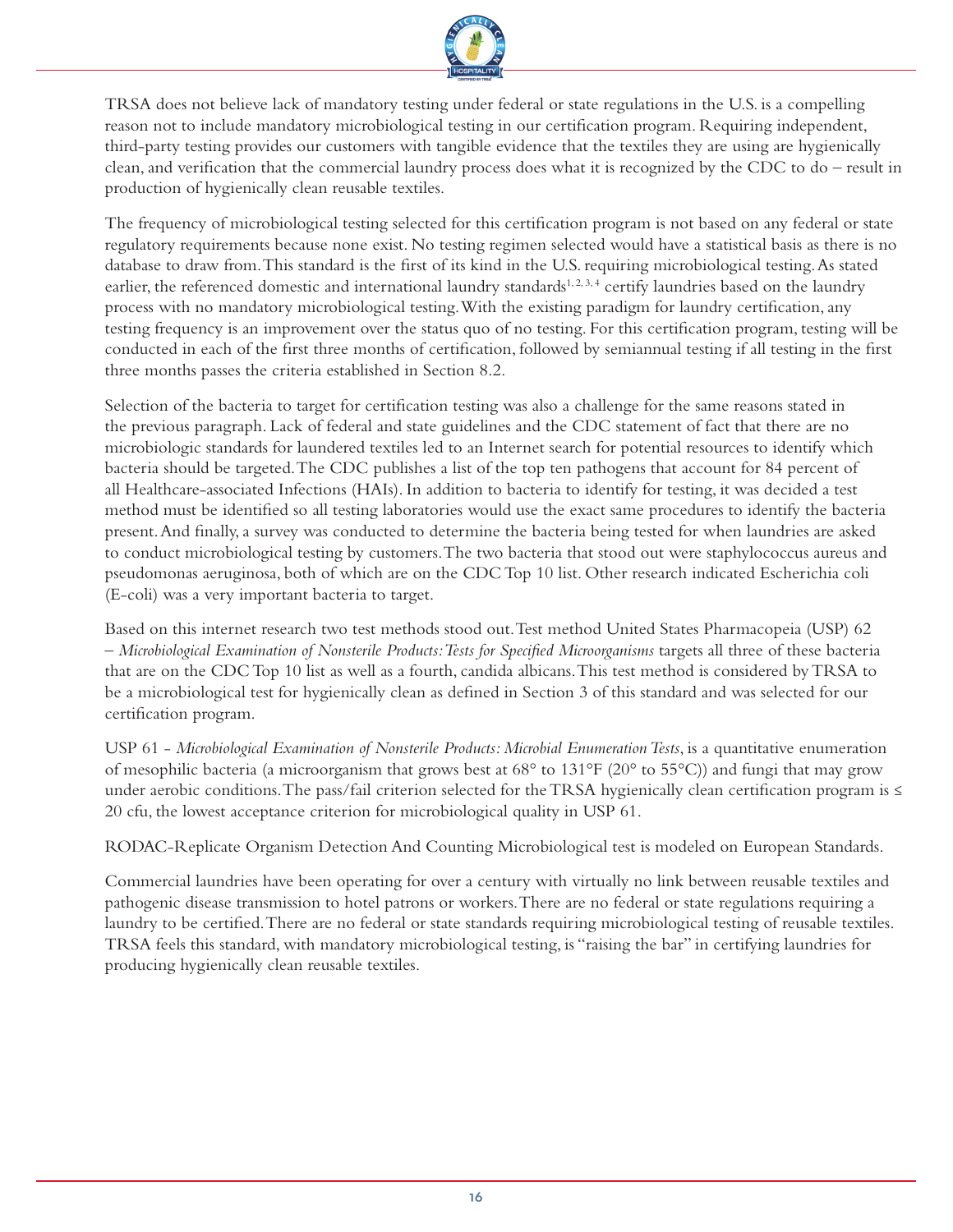# Appendix 3 Depot Inspection and Supplemental Inspection Requirements

| Standard                                                           |              |
|--------------------------------------------------------------------|--------------|
| 5.1.1.1 Functional separation of soiled and clean linen            |              |
| 5.1.1.2 Equipment maintenance (if applicable)                      |              |
| 5.1.1.3 Equipment Calibration (if applicable)                      |              |
| 5.1.1.4 Pest Control                                               | X            |
| 5.1.2 Housekeeping                                                 | X            |
| 5.1.2.1. Use cleaning and care of equipment (if applicable)        |              |
| 5.1.2.3. Cart cleaning procedures (if applicable)                  |              |
| 5.1.2.4 Selection, measurement and proper use of cleaning supplies | X            |
| 5.1.2.5 Cleaning schedule                                          | $\mathsf{X}$ |
| 5.1.3.4 Transportation                                             | $\mathsf{X}$ |
| 5.1.3.5 Delivery                                                   | $\mathsf{X}$ |
| 5.2 Compliance with OSHA (full section) – 14 points                | $\mathsf{X}$ |